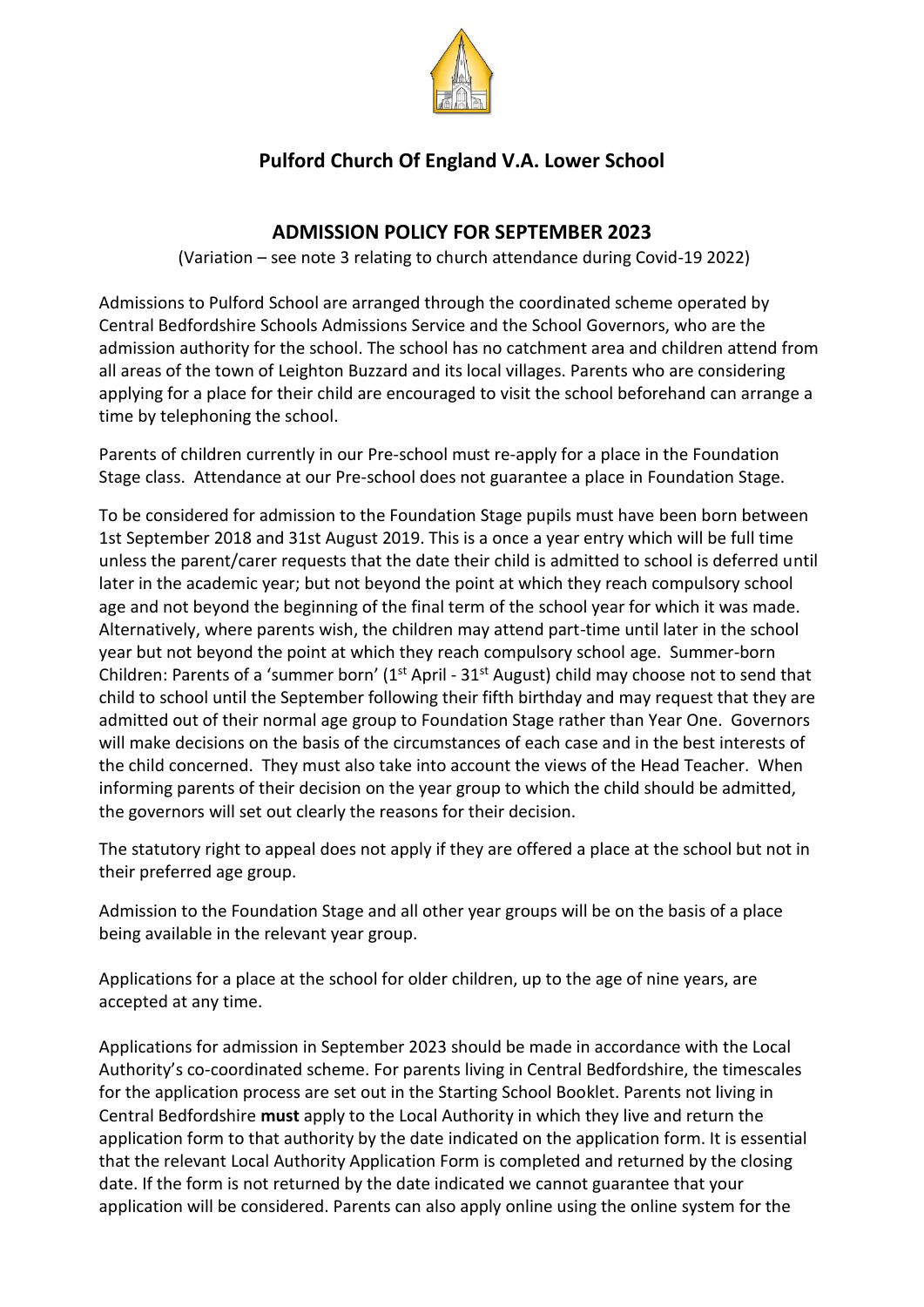

Local Authority in which they live. Parents will be notified by the Local Authority in which they live of the outcome of their application.

The school has a Published Admission Number of 45 i.e. it can accommodate a maximum of 45 pupils in each of its 5 year groups. Should there be more than 45 applications places in the school's Foundation Stage will be allocated according to the following criteria, and in the priority order listed. The Governors are required to admit a child with a Statement of Special Educational Needs or Education, Health and Care Plan which names the school.

#### **Admissions Criteria**

1. 'Looked after' children or children who were 'previously looked after' but immediately after being 'looked after' became subject to an adoption, child arrangement or special guardianship order. This includes internationally adopted and previously looked after children.– see note 1

2. Children who have a sibling who will be attending the school at the time of entry - see note 2.

3. Children of practicing families of the Church of England who regularly attend All Saints Leighton Buzzard - see note 3.

4. Children of practicing families of the Church of England who are members of one of the Anglican Churches within the Ouzel Valley Team Ministry – see note 3.

5. Children of practicing families of other Church of England churches – see note 3.

6. Children of practicing families of other Christian Denominations - see note 4.

7. Children of practicing families of other faiths.

8. Any other children.

#### **Notes**

1. 'A 'looked after' child is a child who is in the care of the Local Authority, or being provided with accommodation by the Local Authority in the exercise of their Social Services functions (see section 22(1) of the Children's Act 1989). A 'previously looked after' child is one who immediately after being "looked after" became subject to an adoption, residence or special guardianship order. An adoption order is an order under section 46 of the Adoption and Children Act 2002. A 'child arrangement order' is an order setting out the arrangements to be made as to the person with whom the child is to live under section 14 of the Children and families Act 2014. Section 14A of the Children act 1989 defines a 'special guardianship order' as an order appointing one or more individuals to be a child's special guardian (or special guardians). This criterion also includes IAPLAC (Internationally Adopted Previously Looked After Children) - those children who appear (to the admission authority) to have been in state care outside of England and ceased to be in state care as a result of being adopted or who were adopted (or subject to child arrangements orders or special guardianship orders) immediately following having been looked after.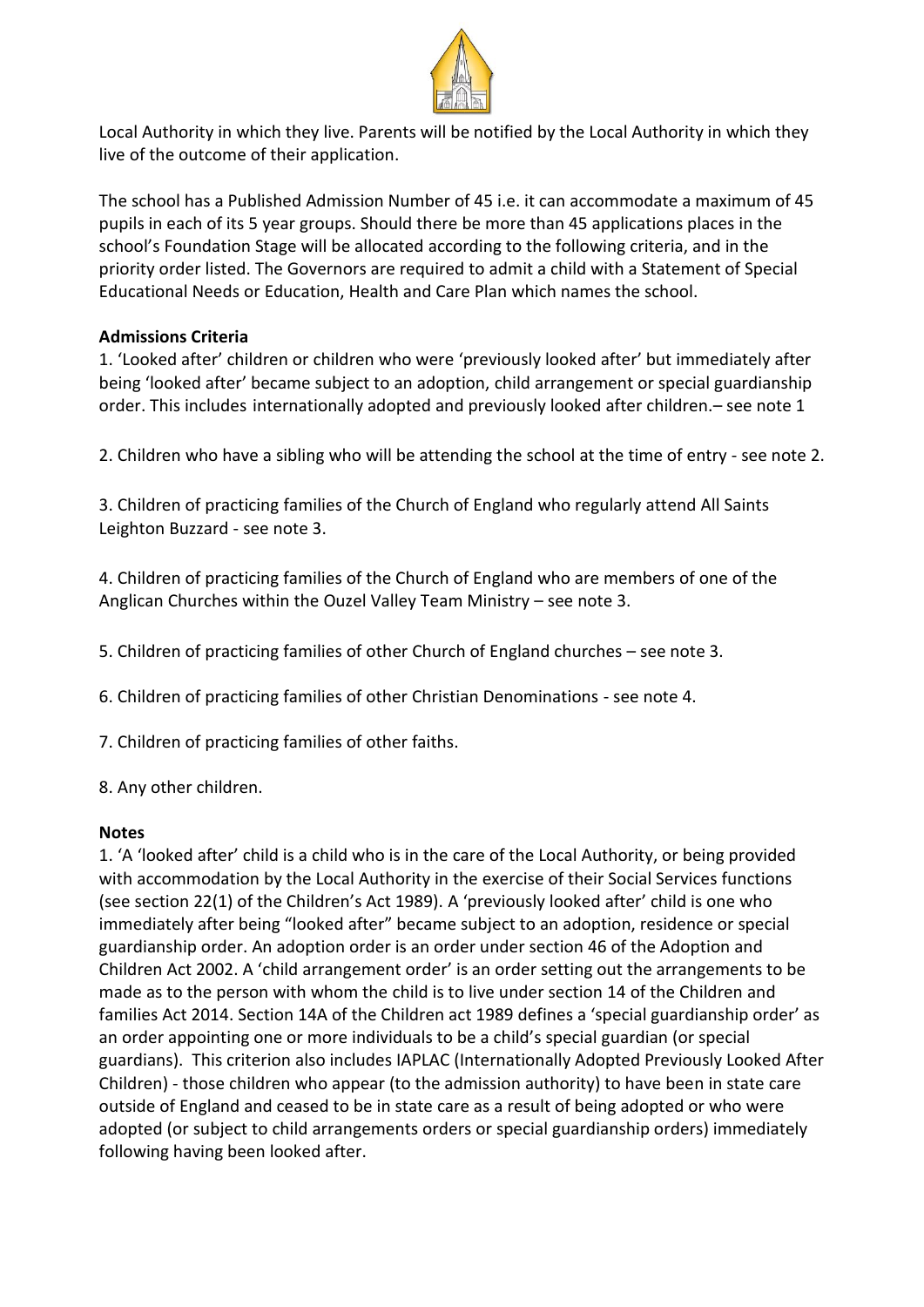

2. A sibling refers to a brother or sister, half brother or sister, adopted brother or sister, step brother or sister or the child of the parent / carer's partner, and in every case, the child should be living at the same address. The sibling must be in the school at the time of application and be likely to remain in the school at the proposed date of admission.

3. A practicing family is defined as a family which attends public worship. Public worship means a congregational act of worship of the church or religious community *at least once in each calendar month over the previous year*. In respect of The Church of England this is interpreted as attendance at a service which takes place in the Parish Church, or authorised place of worship, on a Sunday, and applies to categories 3, 4 and 5. When applying under categories 3, 4, 5, 6 and 7 the relevant priest, minister or faith leader will need to sign the application form to confirm this level of attendance. **In the event that during the period specified for attendance at worship the church [or, in relation to those of other faiths, relevant place of worship] has been closed for public worship and has not provided alternative premises for that worship, the requirements of these admissions arrangements in relation to attendance will only apply to the period when the church [or in relation to those of other faiths, relevant place of worship] or alternative premises have been available for public worship.**

4. For the purposes of this policy other Christian Denominations are those that are members, or are eligible for membership, of Churches Together in England or the Evangelical Alliance.

#### **Twins and multiple births**

Where the last available place is offered to a twin or multiple birth the other twin or sibling(s) will be admitted as exceptions to the infant class size rule.

## **Tie Break**

If applying these criteria results in there being more children with an equal right to admission to the school than the number of available places, the tie break will be the distance the pupil lives from the school, measured in a straight line, using the Local Authority's computerised mapping system, with those living closer to the school receiving the higher priority. The distance will be measured from the address point of the pupil's home to the main entrance of the school. Priority will not be given within each criterion to children who meet other criteria. In the event of (a) two or more children living at the same address point e.g. children resident in a block of flats or (b) two addresses measuring the same distance from the school, the ultimate tie breaker will be random selection, using the School Admissions Team database to allocate the place.

## **APPEALS**

## **Right Of Appeal**

Parents who have been refused a place for their child have the right of appeal via the Clerk to the Appeals Panel. Information about the appeals process will be given to you if an appeal becomes necessary.